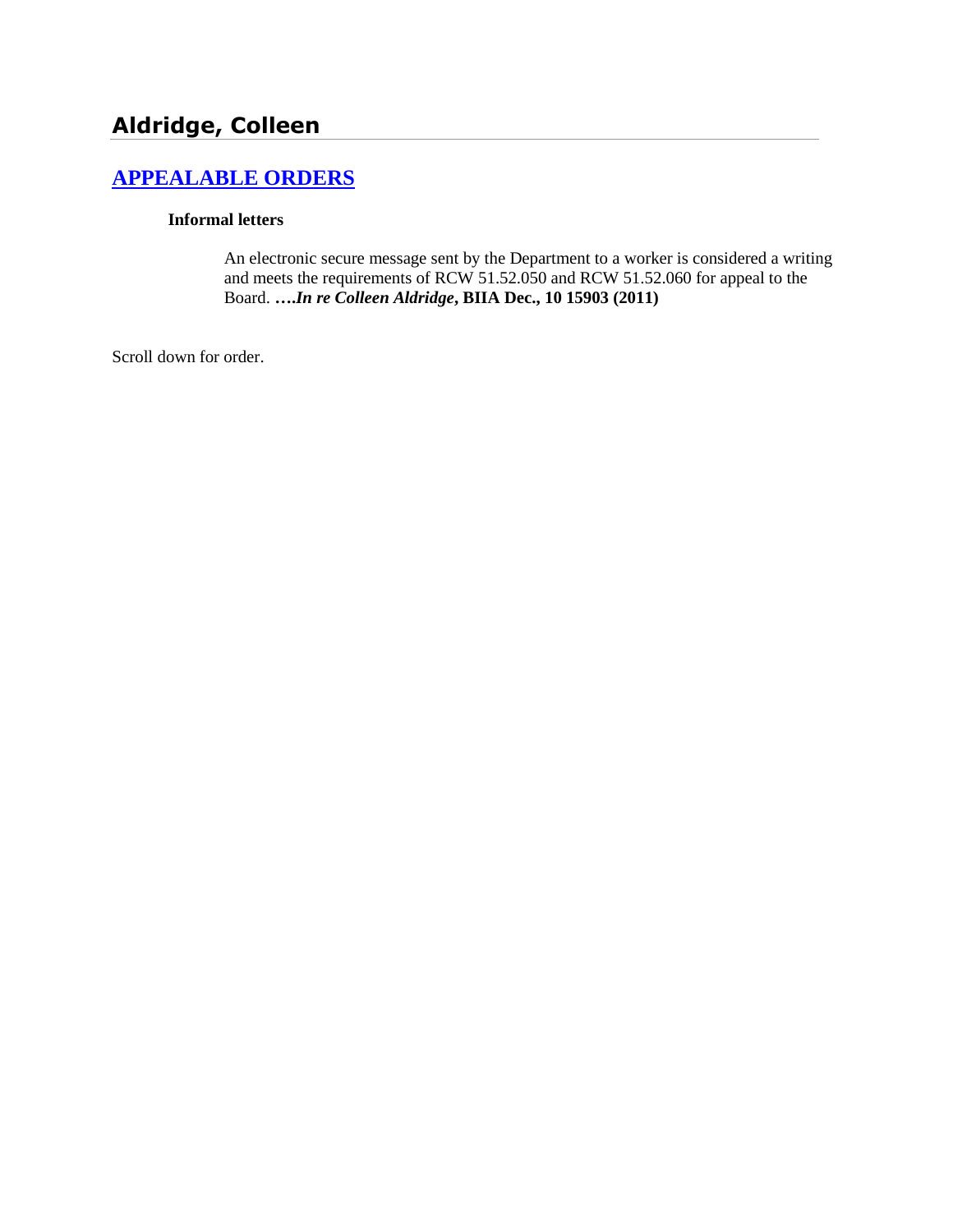### **BEFORE THE BOARD OF INDUSTRIAL INSURANCE APPEALS STATE OF WASHINGTON**

**)**

**) )**

**IN RE: COLLEEN M. ALDRIDGE ) DOCKET NO. 10 15903**

**CLAIM NO. AM-48151 )**

**ORDER VACATING PROPOSED DECISION AND ORDER AND REMANDING THE APPEAL FOR FURTHER PROCEEDINGS**

APPEARANCES:

| Claimant, Colleen M. Aldridge, Pro Se, and by |  |
|-----------------------------------------------|--|
| Michael W. Aldridge, Lay Representative       |  |

Employer, Department of Social & Health Services, None

Department of Labor and Industries, by The Office of the Attorney General, per Lynette Weatherby Teague, Assistant

13 14 15 16 17 The claimant, Colleen M. Aldridge, filed an appeal with the Board of Industrial Insurance Appeals on May 19, 2010, from an electronic "Secure Message" of the Department of Labor and Industries dated May 19, 2010. In this electronic message, the Department denied Ms. Aldridge's request for payment of provisional time loss compensation benefits. The appeal is **REMANDED FOR FURTHER PROCEEDINGS**.

18

1

2

3

4

5 6

7

8 9

10

11

12

### **PROCEDURAL AND EVIDENTIARY MATTERS**

19 20 21 22 23 On November 10, 2010, the industrial appeals judge issued a Proposed Decision and Order in which the industrial appeals judge dismissed this appeal based on a determination that the Board of Industrial Insurance Appeals lacks subject matter jurisdiction. The claimant, Colleen M. Aldridge, filed a timely Petition for Review of the Proposed Decision and Order. This matter is before the Board for review and decision as provided by RCW 51.52.104 and RCW 51.52.106.

24 25 26 27 The Board has reviewed the evidentiary and procedural rulings. For reasons further explained herein, we disagree with the industrial appeals judge's determination that the Board lacks subject matter jurisdiction in this appeal. Otherwise, we find that no prejudicial error was committed by the evidentiary and procedural rulings and affirm the rulings.

28 29 30 31 We have also considered the contention, made on behalf of Ms. Aldridge during the present stage of proceedings, that our industrial appeals judge should have disqualified herself on the grounds that her continued involvement in this appeal case violated the doctrine that courts should avoid even the appearance of partiality (the "appearance of fairness doctrine").

32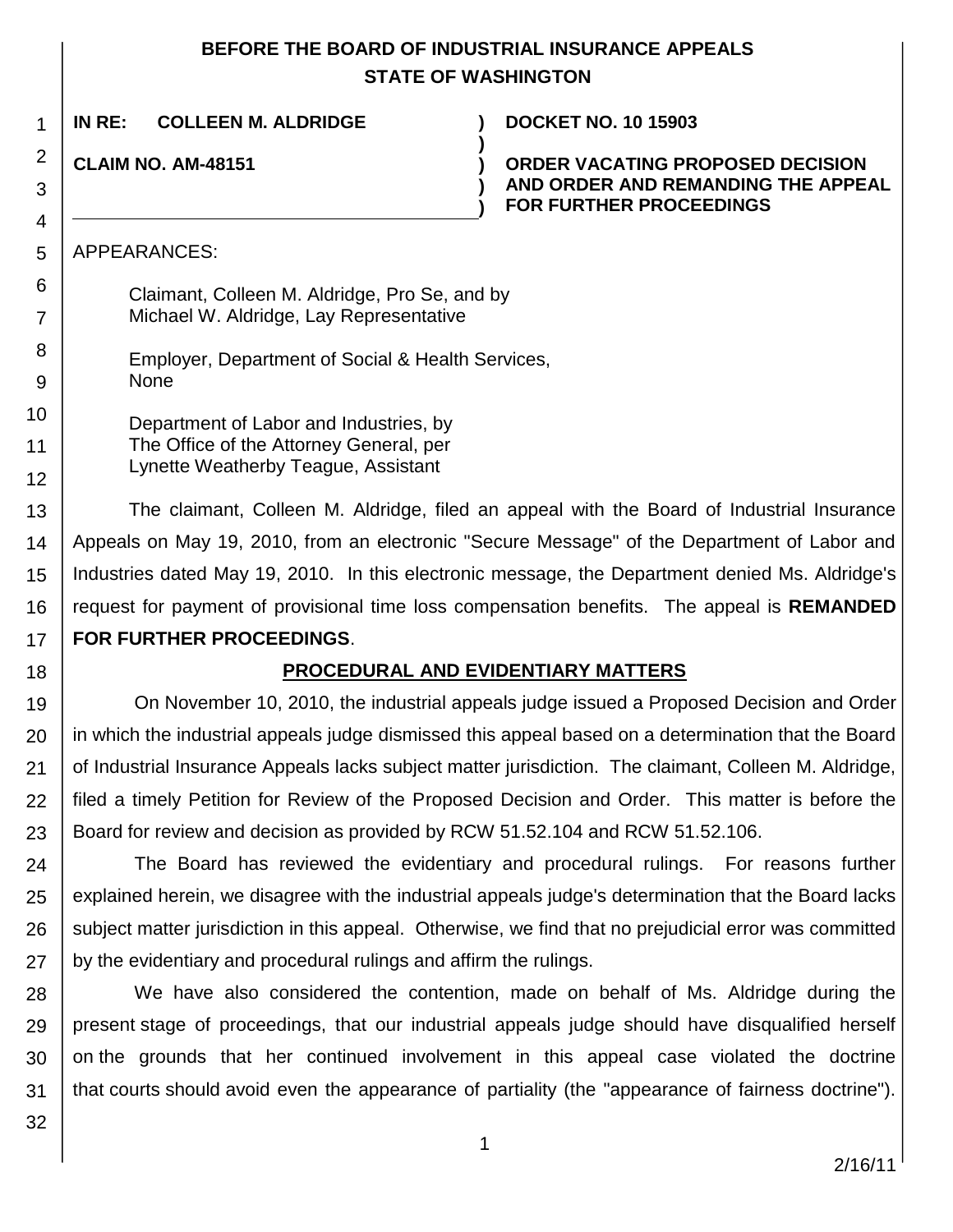1 2 3 4 *See, for example, Zehring v. Bellevue,* 99 Wn.2d 488 (1983); *Hill v. Department of Labor & Indus*., 90 Wn.2d 276 (1978); and, *Swift v. Island County,* 87 Wn.2d 348 (1976). The facts alleged, even if shown to be correct, are not of a nature such that a disinterested person should reasonably believe that partiality may exist. Recusal was not required.

#### **DECISION**

5

6 7 8 9 10 11 12 13 14 15 16 17 18 19 20 21 The issue immediately before us is whether the Board of Industrial Insurance Appeals has jurisdiction in the present appeal. This issue arises from the following circumstances. The Department of Labor and Industries rejected Colleen M. Aldridge's claim by order dated April 20, 2010. The Department, on May 3, 2010, issued an order in which it indicated that it was reconsidering the April 20, 2010 order and would issue a new order after further review. Ms. Aldridge sent the Department an electronic "Secure Message" on May 10, 2010, in which she stated that her doctor had taken her off work for thirty to sixty days effective immediately and further stated, "Pease begin paying provisional time-loss compensation." A Department claim manager responded by "Secure Message" on May 19, 2010: "Cannot pay tl at this time, your claim is in rejected status." On May 19, 2010, Ms. Aldridge electronically filed an appeal of the Department's May 19, 2010 "Secure Message" with the Board of Industrial Insurance through means provided on the Board website. The Department, through its claims consultant, requested that the Board deny the appeal on grounds that Ms. Aldridge's appeal is not an appeal of a final decision made by the Department. The claims consultant asserted that the final decision must pertain to allowing or rejecting the claim and not be a reply to a "Secure Message." The Board nevertheless issued an Order Granting Appeal on June 18, 2010.

22 23 24 25 26 27 The Department's "Secure Message," directed to Ms. Aldridge on May 19, 2010, is an appealable determination of the Department subject to appeal within the meaning of RCW 51.52.050 and .060. The determination is in writing and appears from our review of jurisdictional facts to be the Department's final determination on the narrow matter of whether or not the Department would pay time loss compensation benefits **on a provisional basis** until the Department made a further determination of whether Ms. Aldridge's claim should be allowed.

28 29 30 31 32 To be subject to appeal, a Department determination only needs to be in writing and considered final on the matter determined. The written determination may still be subject to appeal even though the written determination does not sufficiently meet the statutory requirement of RCW 51.52.050 necessary to give the determination binding, *res judicata* effect as against an aggrieved party who fails to protest or appeal the determination. See, *In re Lucian Saltz*,

2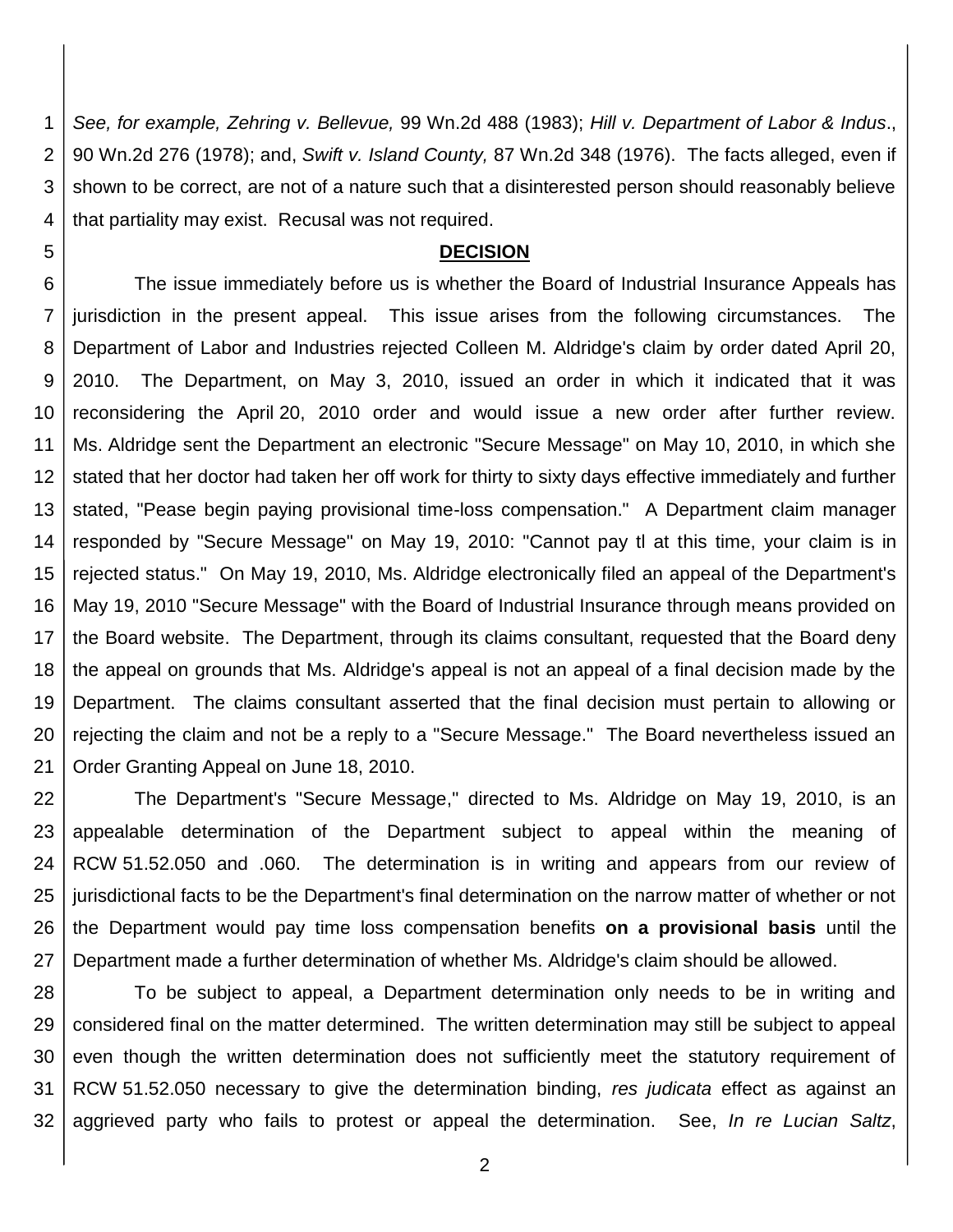1 2 3 4 5 6 7 BIIA Dec., 92 4309 (1993); *In re Ryan Lowry*, BIIA Dec., 91 C061 (1991); In *re Maid-For-You*, BIIA Dec., 88 4843 (1990); and, *In re Kerry Kemery*, BIIA Dec., 62,634 (1983). Here, the "Secure Message" communicated the Department's determination regarding provisional time loss compensation benefits to an aggrieved party, Ms. Aldridge, even though the determination was not communicated to other potentially affected parties, such as the employer, as required by statute in order to bind the other parties to the Department's determination. We note that the Board did notify Ms. Aldridge's employer of proceedings on the appeal.

8 9 10 11 12 13 14 15 16 We have previously held that the Department's determination of the rate of time loss compensation benefits or refusal to pay time loss compensation benefits is subject to review by the Board even though the Department characterized its determinations as temporary. *In re Tony T. Perry,* BIIA Dec*.,* 03 19142 (2004), *In re Robert Uerling*, BIIA Dec., 99 17854 (1999) and *In re Louise Favaloro*, BIIA Dec., 90 5892 (1990). We note here that the Department's April 20, 2010 order, in which it rejected Ms. Aldridge's claim, remained in abeyance at that time. The Department's written "Secure Message" response informed Ms. Aldridge that the Department would not pay "**provisional***"* time loss compensation benefits because the claim was still in rejected status.

17 18 19 20 We determine that as provided by RCW 51.52.060, Ms. Aldridge had, in the circumstances of this case, the right to raise before this Board the question of whether the Department was correct or incorrect on the narrow issue of whether the Department was required to pay **provisional** time loss compensation while the claim rejection order was in abeyance.

21 22 23 24 25 The Proposed Decision and Order of November 10, 2010, is vacated. This order vacating is not a final Decision and Order of the Board within the meaning of RCW 51.52.110. Further, we make no determination herein as to whether the facts and the law required the Department of Labor and Industries to provide Ms. Aldridge time loss compensation benefits on a provisional basis while a Department order rejecting Ms. Aldridge's claim was held in abeyance.

26 27 28 29 30 This appeal is remanded to the hearings process, as provided by WAC 263-12-145(4), for further proceedings as indicated by this order. Unless the matter is settled or dismissed, the industrial appeals judge will issue a new Proposed Decision and Order. The new order will contain findings and conclusions as to each contested issue of fact and law. Any party aggrieved by the

- 
- 31
- 32